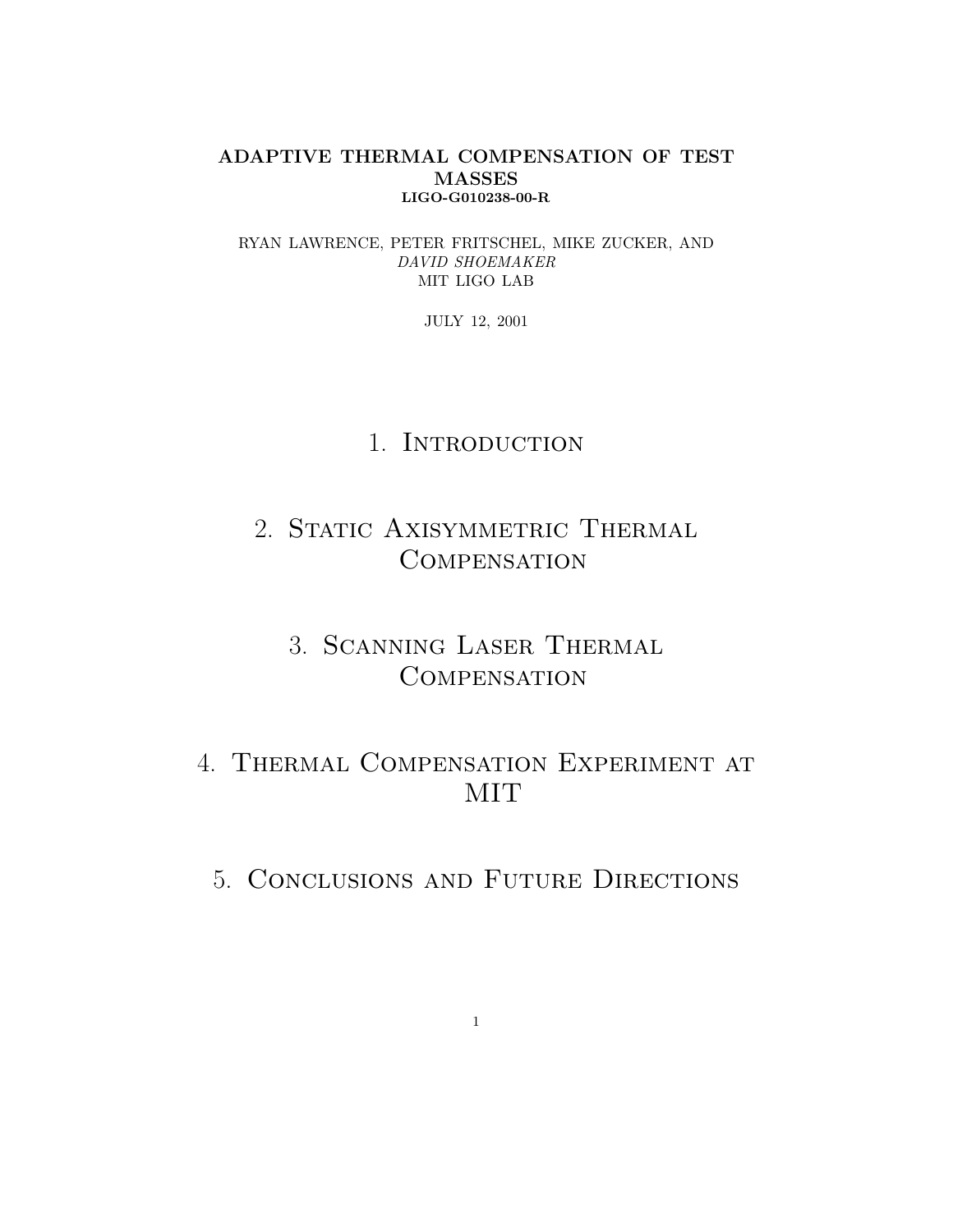# **Introduction: Thermal Effects in LIGO II**



 $\bullet$  Note: the nominal sag of Test Masses is  $1\mu{\rm m}$  over the clear aperture ( 100nm over the beam diameter).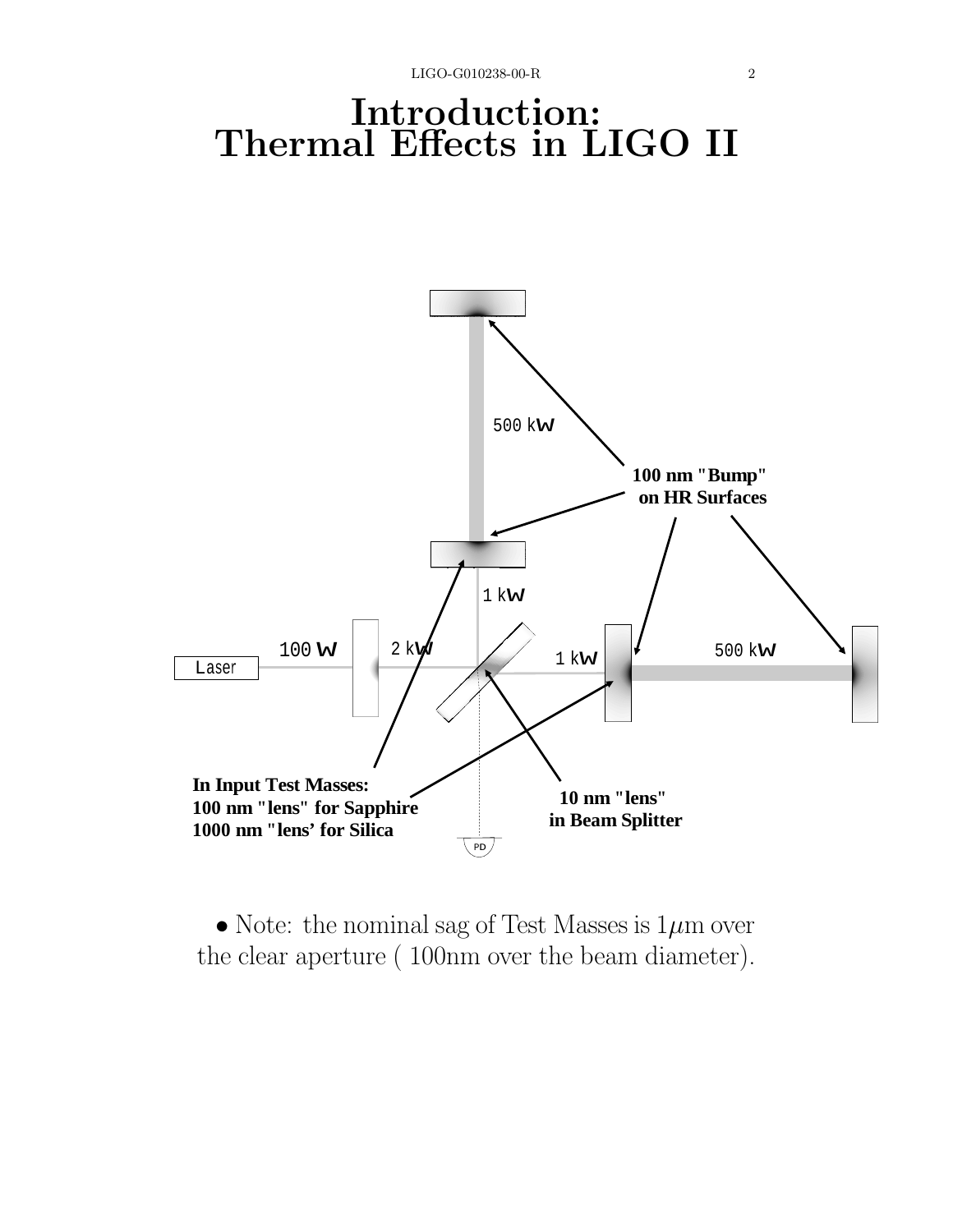LIGO-G010238-00-R 3

# **Thermal Effects in LIGO: Melody Model**





• Start to see sideband power loss at 1 Watt input power.

• Cold curvature optimized.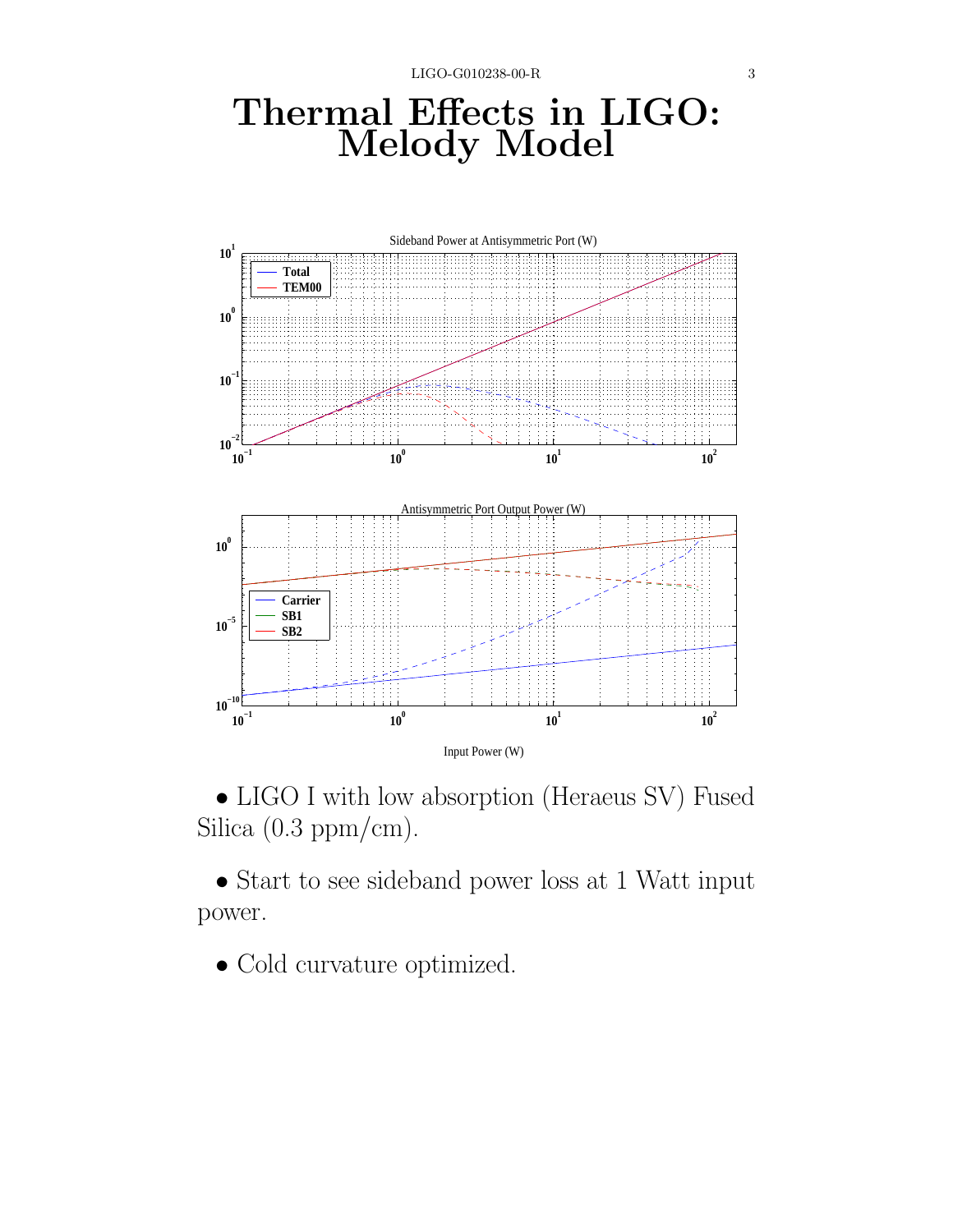# **Fixing Thermal Effects in LIGO II** *Use "Thermal Compensation"*

• Directly control the optical properties of a test mass by depositing energy (radiatively) in a well defined pattern.

• Can only *add* optical path (you can put heat in, but you can't extract it).

• Two methods: Static (heating pattern tailored to generate a wavefront of fixed shape)

> Dynamic .(adjustable heating pattern, able to generate an "arbitrary" wavefront)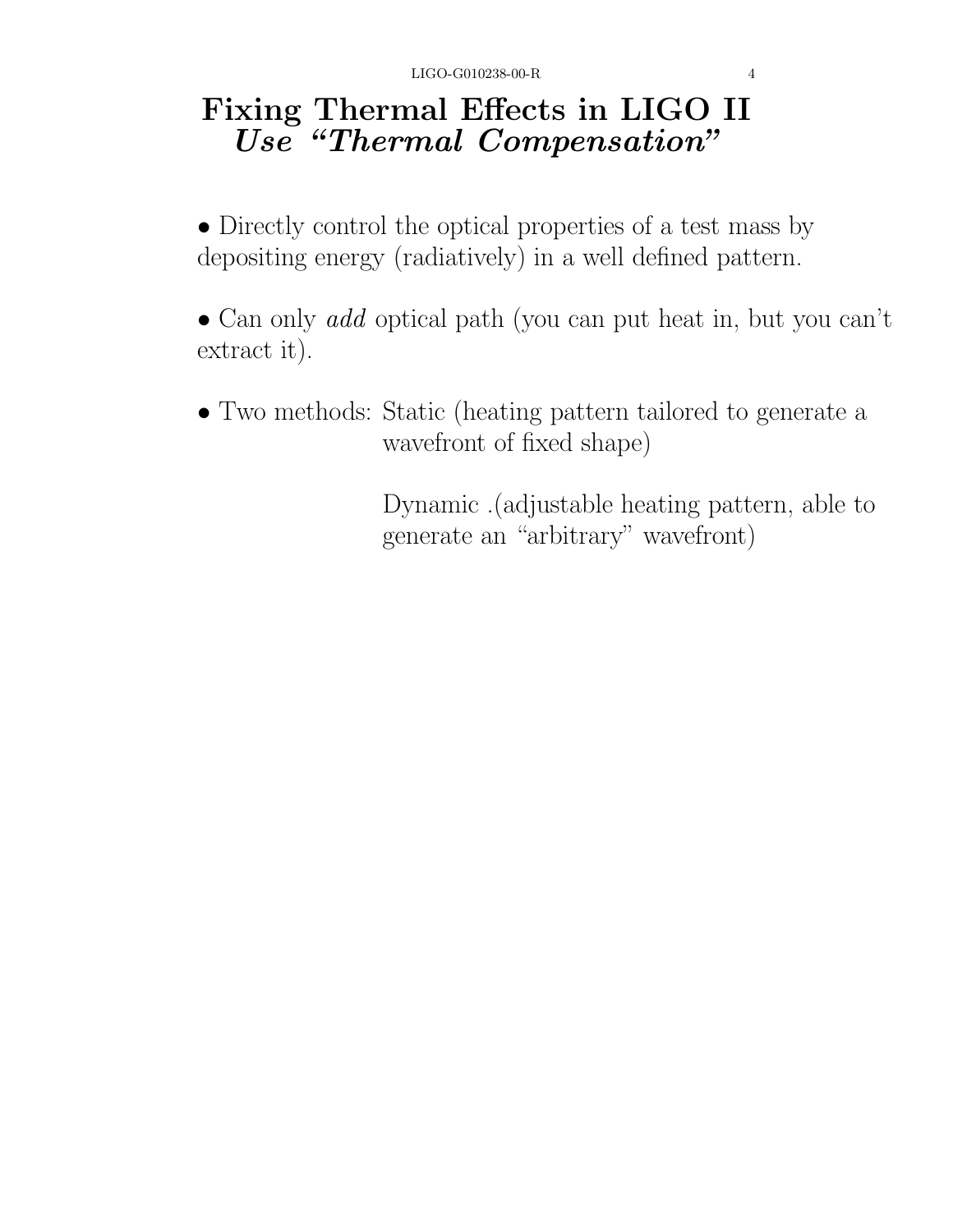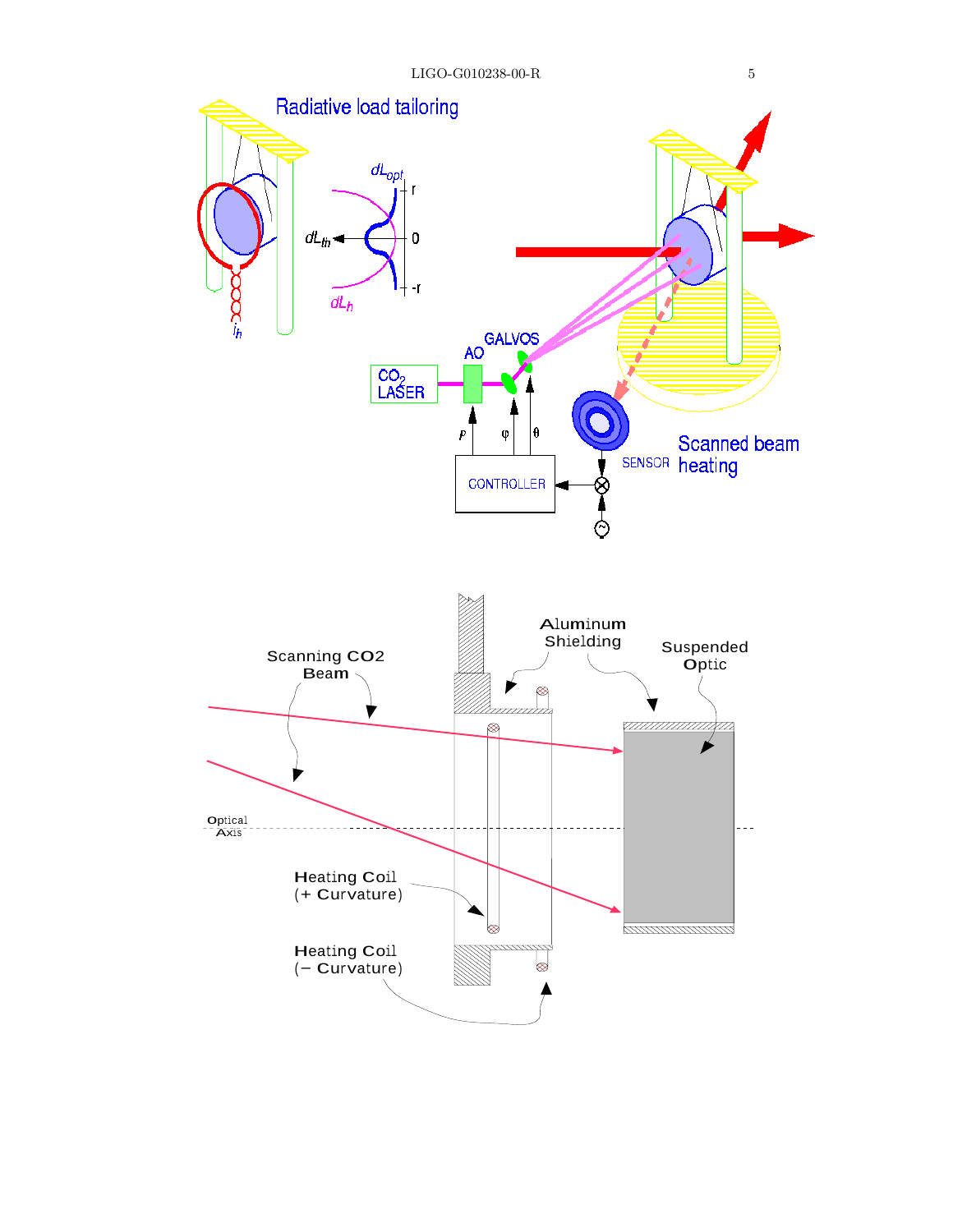# **Shielded Ring, Insulated Optic (Fused Silica ITM)**



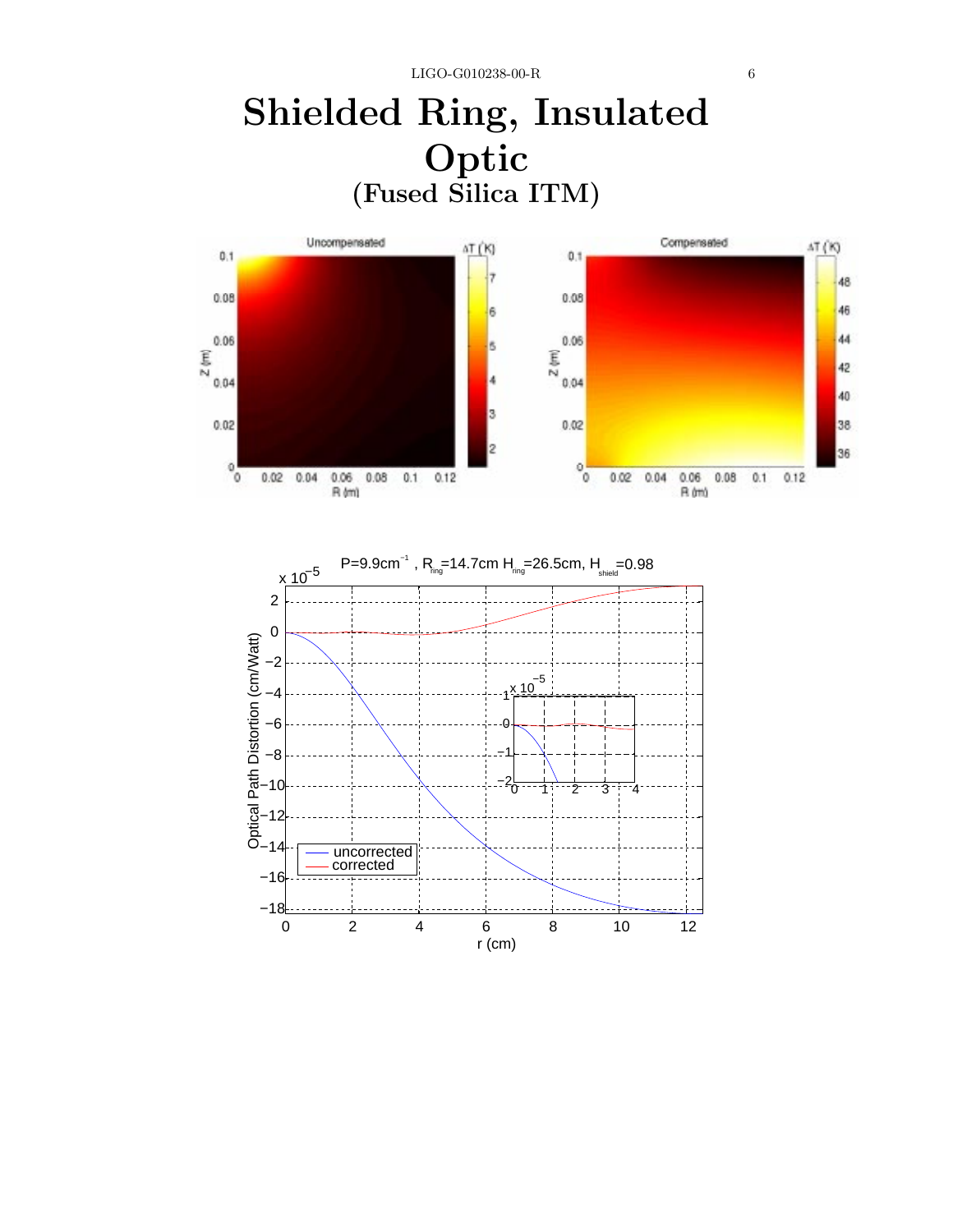**So What?**



• Same situation as shown originally (slide 2), now with "realistically" compensated fused silica ITM's.

- Optic curvatures are "cold optimized".
- Beamsplitter lens uncompensated.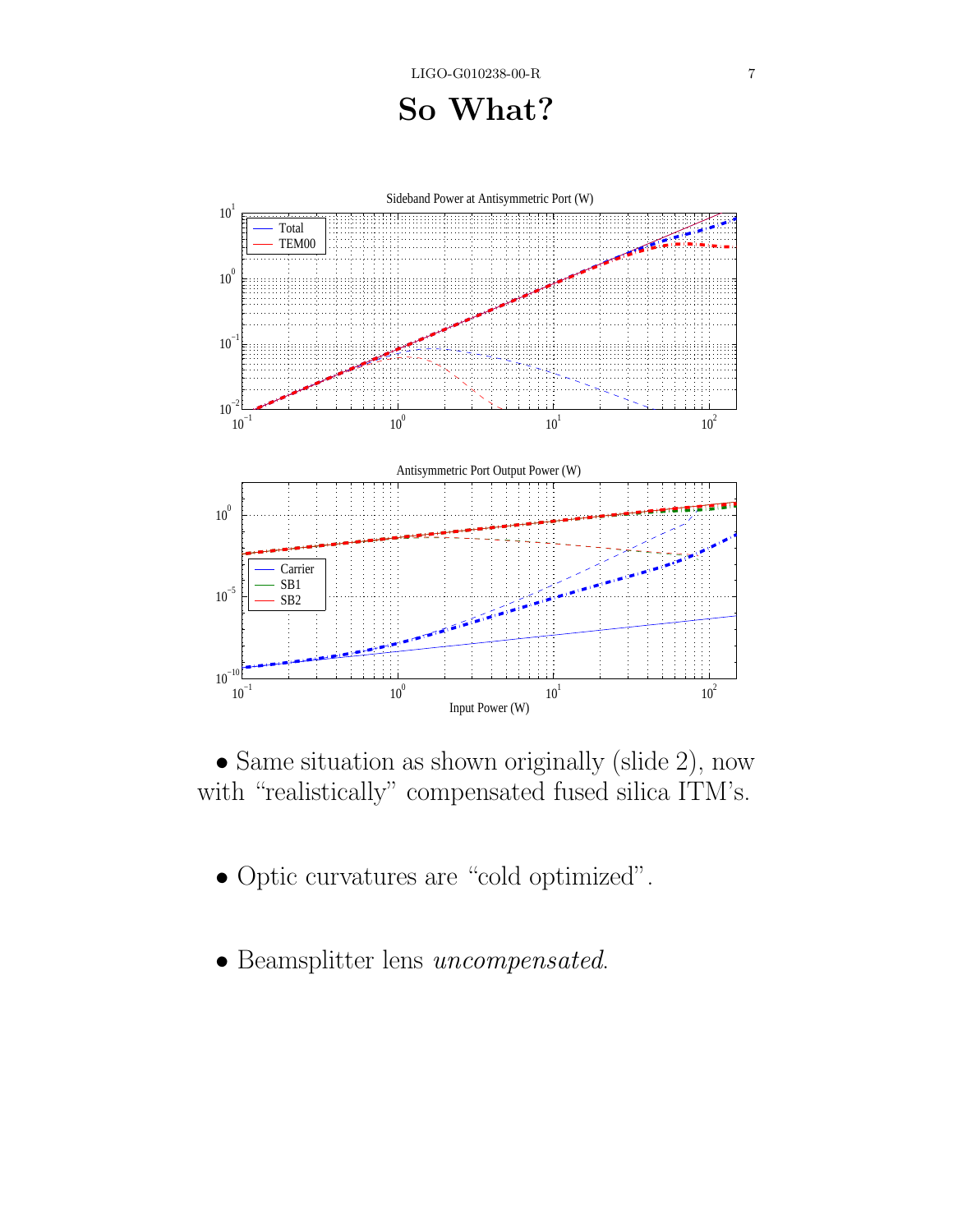### **Dynamic Thermal Compensation Theory**



• Work in a basis of 2D functions that are orthogonal over the measured aperture (e.g. Zernike polynomials,  $Z_{nm}(r, \theta)$ ).

• Work in the basis of "actuation functions"  $(\mathcal{A}_k(r,\theta),$ the net distortion generated by the laser actuating with unit power on the k<sup>th</sup> scan point).

In either case, you calculate (or measure) the response matrix  $\underline{A}$ :

$$
\vec{d} = \underline{A} \cdot \vec{P}
$$

Then invert to get the *actuation matrix*  $\underline{A}^{-1}$ , so that:

$$
\vec{P} = \underline{A}^{-1} \cdot \vec{d}
$$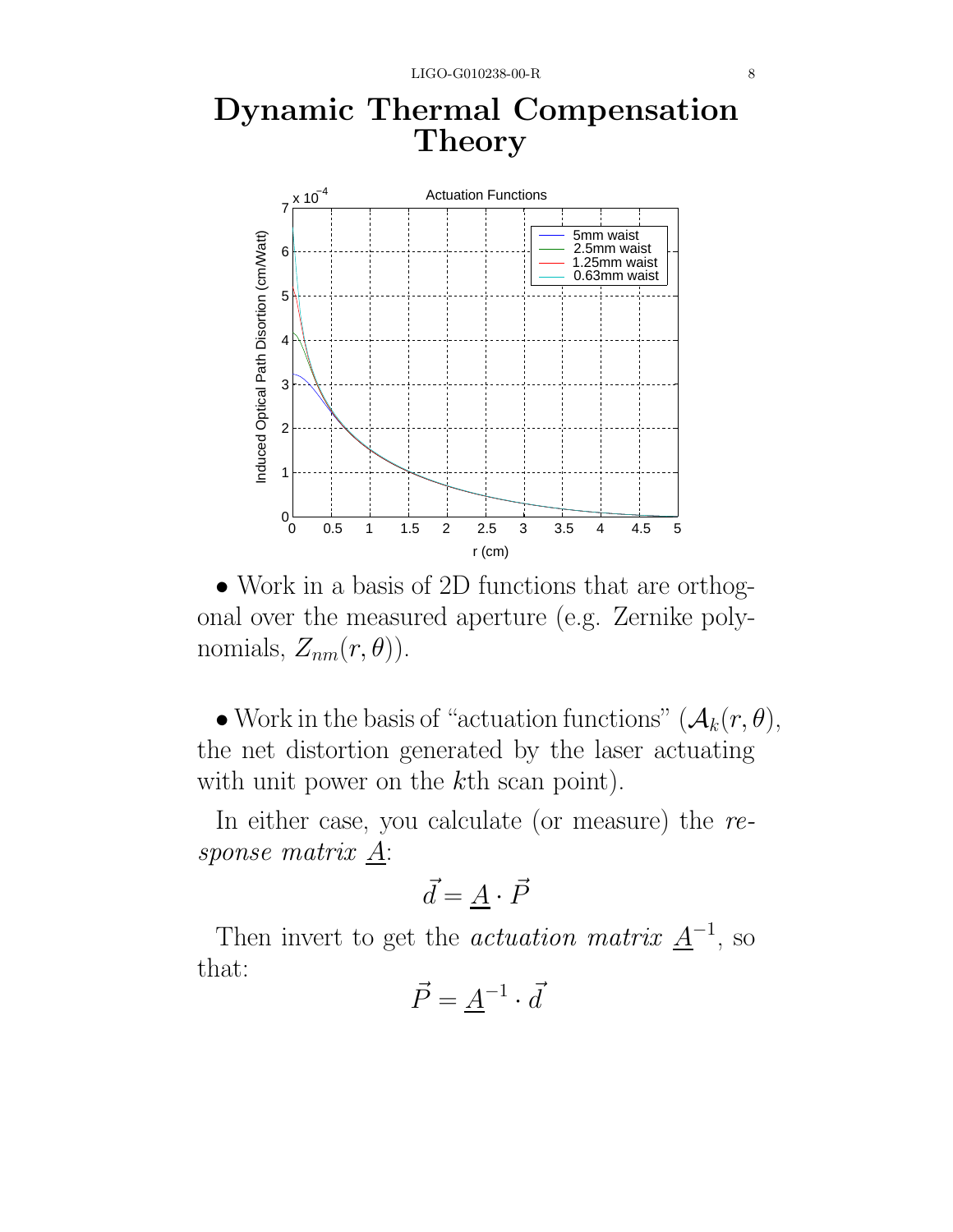

# The Experimental Effort **The Experimental Effort**

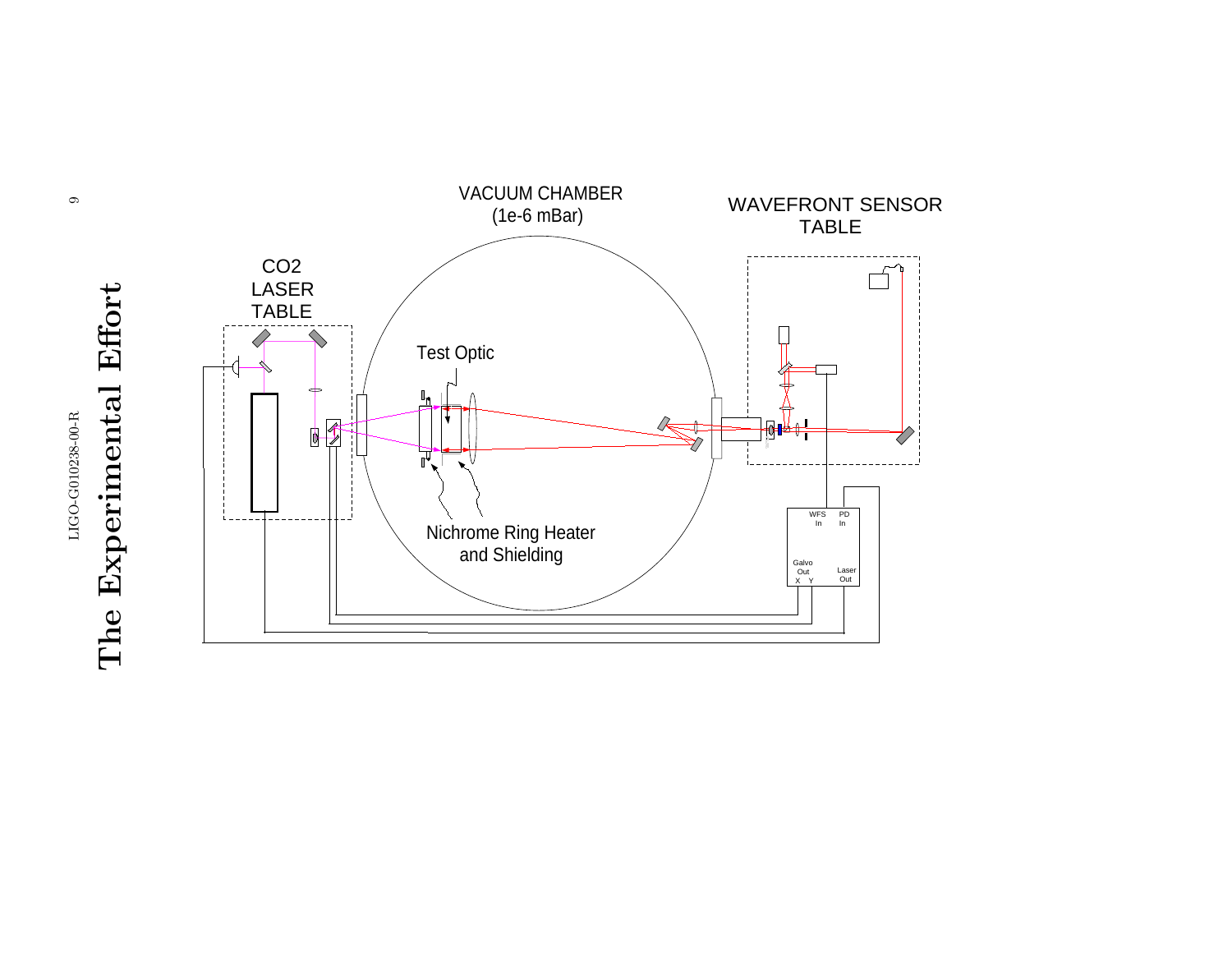

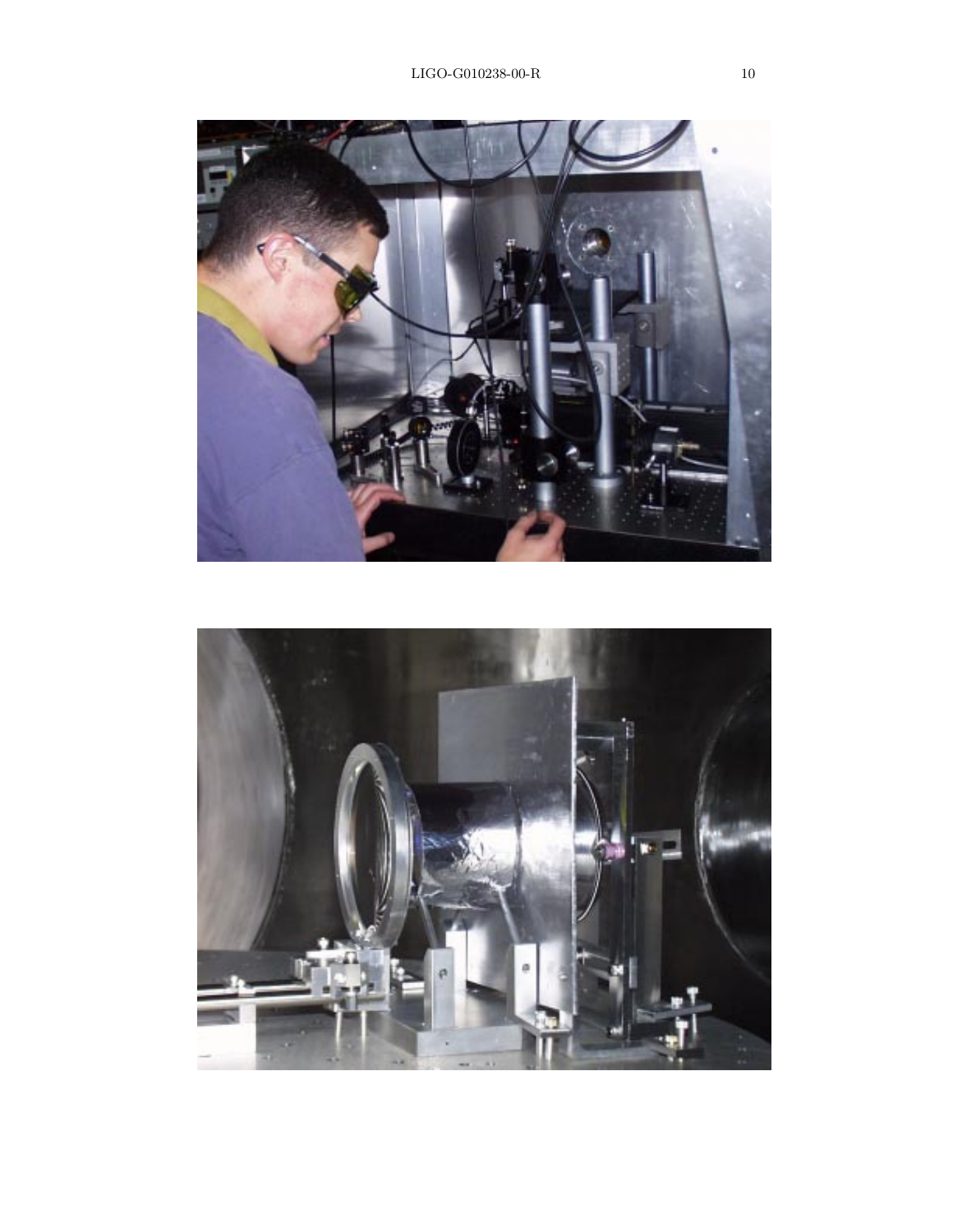



 $10^{10}$  10  $10^{10}$  10  $0\frac{1}{2}$   $3$ 

 $\frac{10^{3}}{\text{Time (s)}}$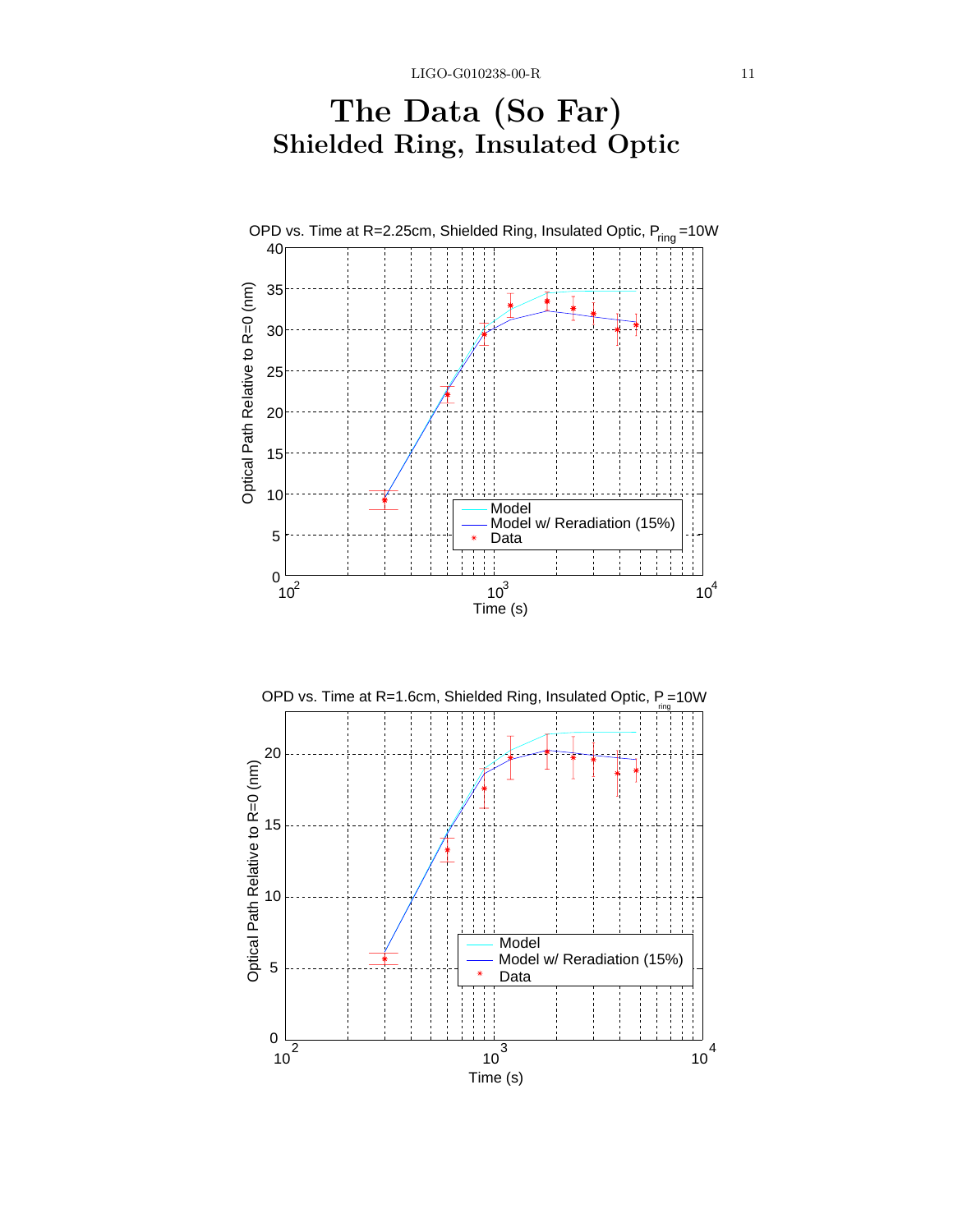## **Scanning Laser Thermal Compensation Data (Phil Marfuta, '01)**

• Actuator beam waist of 5mm, Optical aperture radius of 2.5cm, maximum power of 2.5 Watts.

• Demonstrated Zernikes up to  $Z_{33}$  (N=10). Higher order terms could not be generated.

• Persistent focus term, approximately constant for each data run.

⇒ Explained by thermoelastic "bowing" of the test optic.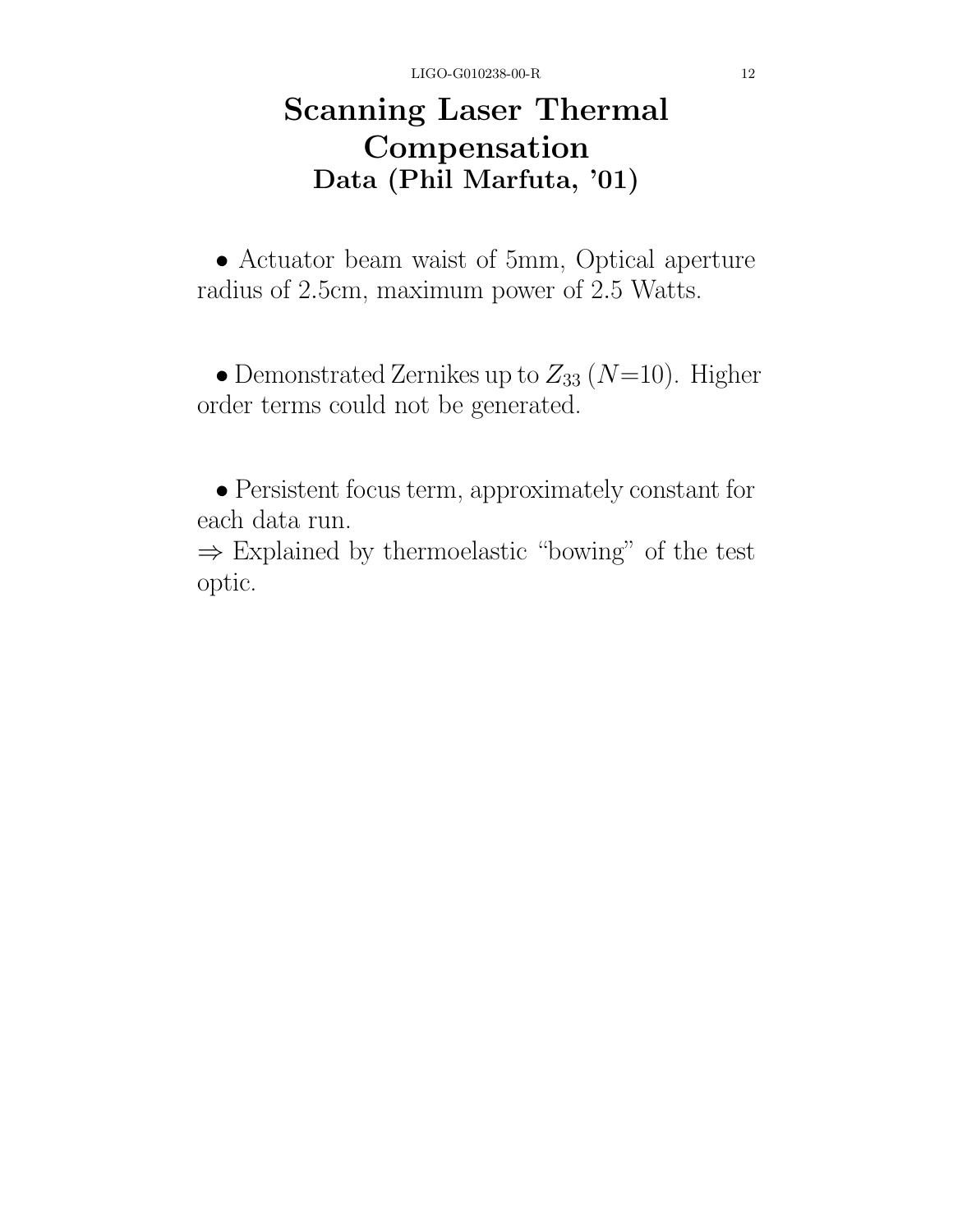# **Deformations Induced by Scanning Laser Data (Phil Marfuta, '01)**